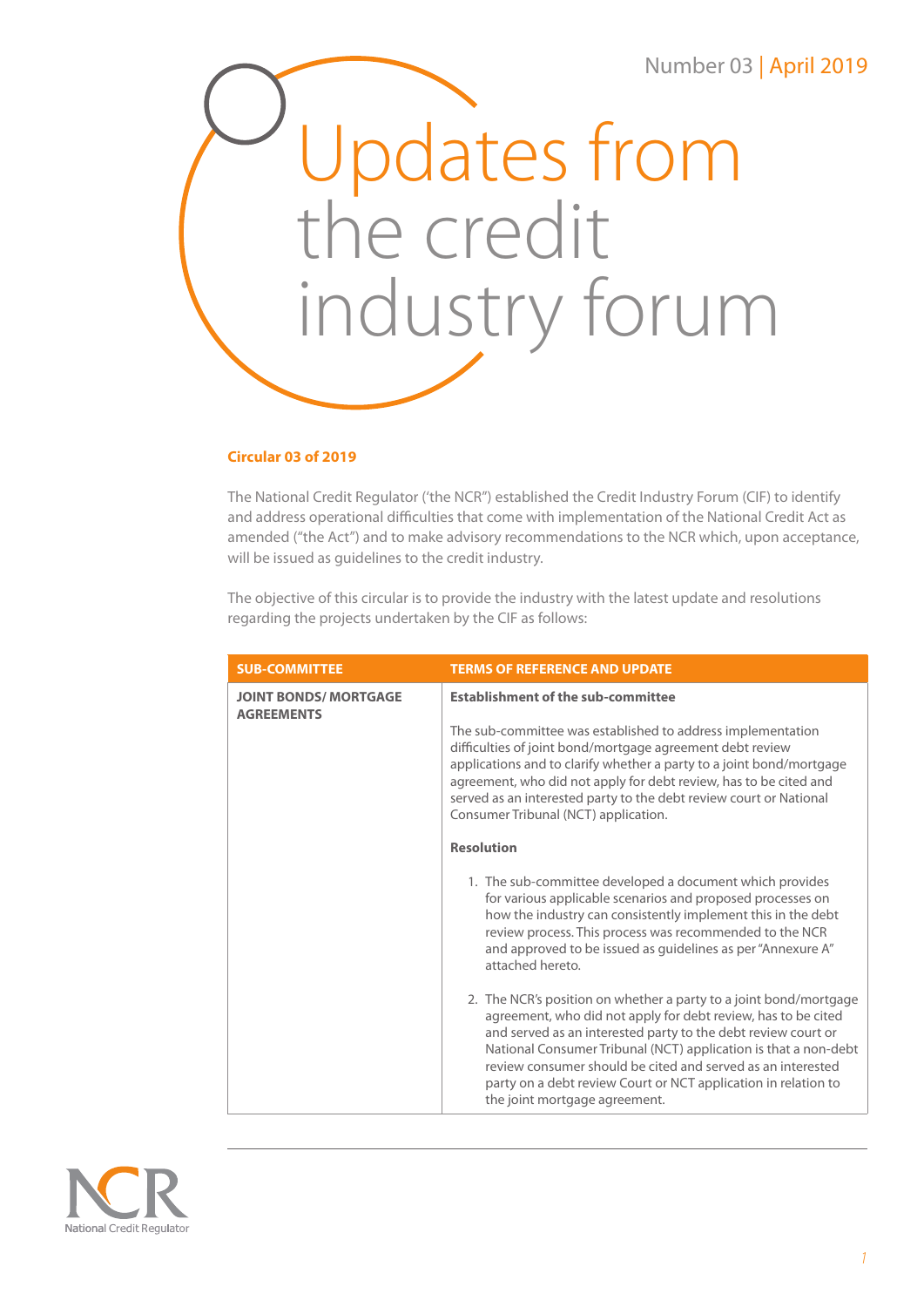| <b>SUB-COMMITTEE</b>                                                          | <b>TERMS OF REFERENCE AND UPDATE</b>                                                                                                                                                                                                                                                                                                                                                                                                                                                                                                                                                                                                                                                                                                                                   |
|-------------------------------------------------------------------------------|------------------------------------------------------------------------------------------------------------------------------------------------------------------------------------------------------------------------------------------------------------------------------------------------------------------------------------------------------------------------------------------------------------------------------------------------------------------------------------------------------------------------------------------------------------------------------------------------------------------------------------------------------------------------------------------------------------------------------------------------------------------------|
| <b>PROTECTION OF PERSONAL</b><br><b>INFORMATION ACT, 4 OF 2013</b><br>(POPIA) | <b>Establishment of the sub-committee</b><br>The sub-committee was established to identify the provisions of<br>POPIA that will impact the debt review process and to propose<br>practical industry guidelines to assist the various stakeholders to<br>understand their roles and responsibilities in handling the personal<br>information of debt review consumers.<br><b>Resolution</b><br>The sub-committee developed a document which provides general<br>information and implementation guidelines of POPIA in the debt<br>review process. This process was recommended to the NCR, however<br>since the NCR is not the custodian of POPIA, the NCR will engage<br>with the Information Regulator on the developed documents prior to<br>issuance as guidelines. |
| <b>End Balance Differences</b>                                                | <b>Establishment of the sub-committee</b>                                                                                                                                                                                                                                                                                                                                                                                                                                                                                                                                                                                                                                                                                                                              |
|                                                                               | The sub-committee was established to identify weaknesses in the<br>existing processes and to find practical solutions to deal with the end<br>balance discrepancies.                                                                                                                                                                                                                                                                                                                                                                                                                                                                                                                                                                                                   |
|                                                                               | <b>Resolution</b>                                                                                                                                                                                                                                                                                                                                                                                                                                                                                                                                                                                                                                                                                                                                                      |
|                                                                               | The sub-committee was dissolved as it was concluded that various<br>systematic solutions within the industry are in place to overcome end-<br>balance discrepancies.                                                                                                                                                                                                                                                                                                                                                                                                                                                                                                                                                                                                   |
| <b>PENSION BACKED LENDING</b><br>(PBL)                                        | <b>Establishment of the sub-committee</b>                                                                                                                                                                                                                                                                                                                                                                                                                                                                                                                                                                                                                                                                                                                              |
|                                                                               | The sub-committee was established to deal with identified<br>operational difficulties by the credit industry when processing<br>applications for debt review where Pension Backed Loan (PBL) is<br>included in a consumer's debt portfolio and to determine whether PBL<br>is a credit agreement in terms of the National Credit Act (NCA).                                                                                                                                                                                                                                                                                                                                                                                                                            |
|                                                                               | <b>Resolution</b>                                                                                                                                                                                                                                                                                                                                                                                                                                                                                                                                                                                                                                                                                                                                                      |
|                                                                               | 1. The sub-committee developed a document which proposes<br>how PBL can be implemented in the debt review process. This<br>process was recommended to the NCR and approved to be<br>issued as guidelines as per "Annexure B" attached hereto.                                                                                                                                                                                                                                                                                                                                                                                                                                                                                                                          |
|                                                                               | 2. It was confirmed that a PBL agreement constitutes a credit<br>agreement as contemplated in the NCA.                                                                                                                                                                                                                                                                                                                                                                                                                                                                                                                                                                                                                                                                 |
| <b>WITHDRAWAL GUIDELINES</b>                                                  | <b>Establishment of the sub-committee</b>                                                                                                                                                                                                                                                                                                                                                                                                                                                                                                                                                                                                                                                                                                                              |
|                                                                               | The sub-committee was established to revise and align the withdrawal<br>guidelines issued in 2015 due to the implementation challenges and<br>case law on the interpretation.                                                                                                                                                                                                                                                                                                                                                                                                                                                                                                                                                                                          |

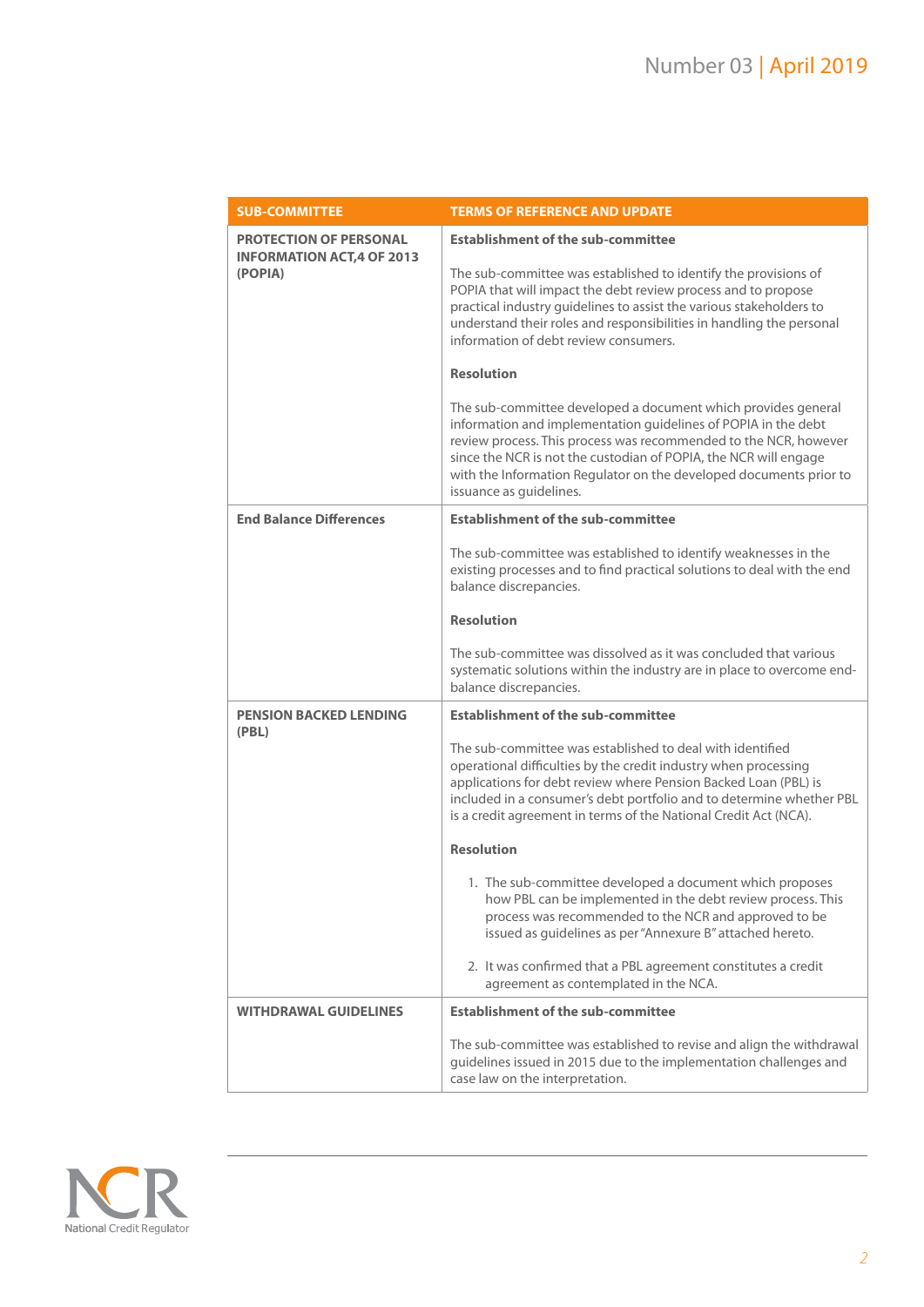| <b>Resolution</b>                                                                                                                                                                                                                                                                                     |
|-------------------------------------------------------------------------------------------------------------------------------------------------------------------------------------------------------------------------------------------------------------------------------------------------------|
| The revised withdrawal guidelines were recommended to the NCR<br>however will not be issued as quideline at this stage as the NCR has<br>joined as an animus curiae in a pending high court matter where<br>some legal questions pertaining to the withdrawal from debt review<br>will be ventilated. |

#### **MATTERS PENDING FINALISATION:**

| <b>SUB-COMMITTEE</b>                                  | <b>TERMS OF REFERENCE AND UPDATE</b>                                                                                                                                                                                                                                                                                                                                                                             |
|-------------------------------------------------------|------------------------------------------------------------------------------------------------------------------------------------------------------------------------------------------------------------------------------------------------------------------------------------------------------------------------------------------------------------------------------------------------------------------|
| <b>RECKLESS LENDING</b>                               | <b>Establishment of the sub-committee</b>                                                                                                                                                                                                                                                                                                                                                                        |
|                                                       | The sub-committee was established to develop a practical process<br>for debt counsellors and credit providers on how to attend to reckless<br>lending allegations as well as the process to lodge complaints at the<br>NCR regarding reckless lending allegations.                                                                                                                                               |
| <b>NATIONAL CREDIT</b><br><b>AMENDMENT ACT (NCAA)</b> | <b>Establishment of the sub-committee</b>                                                                                                                                                                                                                                                                                                                                                                        |
|                                                       | The sub-committee was established to address operational difficulties<br>that come with implementation of the following provisions:                                                                                                                                                                                                                                                                              |
|                                                       | a) Section 71 (i.e. end balance disputes, classifications of long term<br>agreements, whether court orders must be rescinded or not and<br>others)                                                                                                                                                                                                                                                               |
|                                                       | b) Section 86(10) (i.e. what should happen if the matter is in court<br>and the consumer is not making any payments)                                                                                                                                                                                                                                                                                             |
|                                                       | c) Section 126B (i.e. process on how to identify whether the credit<br>agreement has prescribed or not.)                                                                                                                                                                                                                                                                                                         |
| <b>DCRS (DEBT RESTRUCTURING</b>                       | <b>Establishment of the sub-committee</b>                                                                                                                                                                                                                                                                                                                                                                        |
| <b>RULES SYSTEM)</b>                                  | The sub-committee was established to comprehensively investigate<br>the reasons for low usage of DCRS which is a system designed to give<br>effect to the concession rules embodied in the Task Team Agreement.<br>Furthermore, to identify areas of improvements to make DCRS<br>function more efficiently and user friendly.                                                                                   |
|                                                       | The industry collectively deliberated, identified and agreed on seven<br>(7) changes that would improve the current functionalities of DCRS.                                                                                                                                                                                                                                                                     |
|                                                       | To date the following two (2) changes have been developed are<br>currently being tested:                                                                                                                                                                                                                                                                                                                         |
|                                                       | • The creation of a "Z" file for use by Debt counsellors - This file<br>will allow a debt counsellor to input the client's information in<br>order to establish whether the matter will solve without having<br>to create an actual proposal on the system. Furthermore, if the<br>case does not solve, the system will advise how much extra<br>affordability is required to reach a solve. This will mean that |

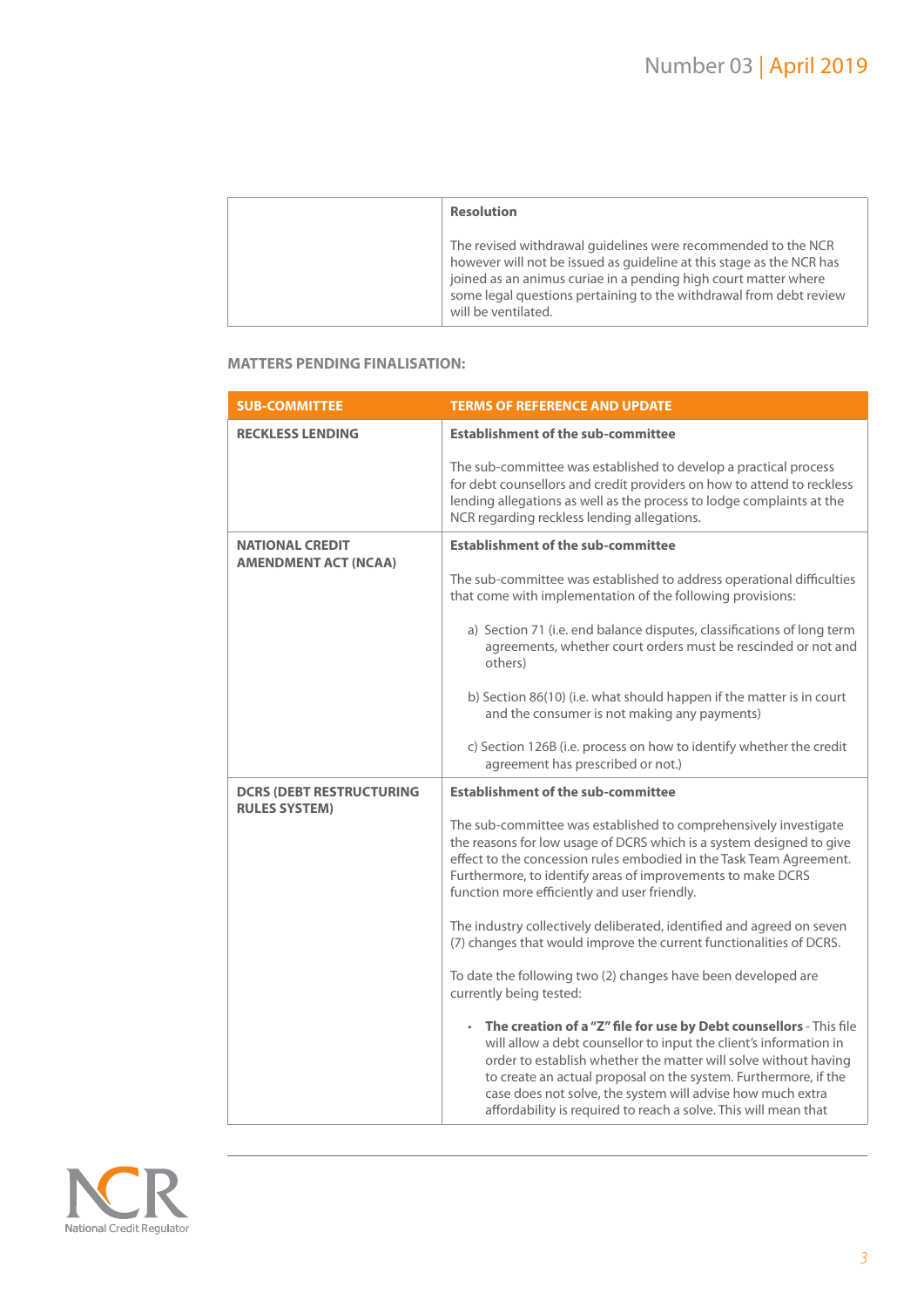|                                 | clients will not be denied the concession offered by DCRS as a<br>result of relatively negligible amounts and Debt Counsellors will<br>have certainty with regards to what is required.                                                                                                                                                                                                                                                                                                                   |
|---------------------------------|-----------------------------------------------------------------------------------------------------------------------------------------------------------------------------------------------------------------------------------------------------------------------------------------------------------------------------------------------------------------------------------------------------------------------------------------------------------------------------------------------------------|
|                                 | <b>VAF Balloon / residual balance change</b> - The first of the seven<br>changes that was implemented into the DCRS was the strict<br>adherence to that Task Team Agreement, regarding Vehicle and<br>Asset Finance (VAF). The implementation of this change led to a<br>decrease in DCRS usage since less matters were able to reach a<br>"solve". The credit providers have agreed to extend the term on<br>VAF deals and to give a longer-term extension where there is a<br>balloon/residual balance. |
|                                 | These changes will go live on the weekend of 13 and 14 April 2019.<br>Any related queries may be directed to the following contact details:                                                                                                                                                                                                                                                                                                                                                               |
|                                 | DCRS call centre on 0861 502 027 or via the helpdesk email<br>address dcrshelpdesk@busdoc.co.za.                                                                                                                                                                                                                                                                                                                                                                                                          |
|                                 | Please note that the DCRS Call centre / Help desk is available 08:00 to<br>18:00 Monday to Friday.                                                                                                                                                                                                                                                                                                                                                                                                        |
| <b>DEBT HELP SYSTEM (DHS)</b>   | <b>Establishment of the sub-committee</b>                                                                                                                                                                                                                                                                                                                                                                                                                                                                 |
|                                 | The sub-committee was established to identify areas of improvement<br>for the optimal functioning and use of DHS. On the list of items that<br>the sub-committee will undertake, integration of DC related system is<br>one of the big projects that the sub-committee will undertake in due<br>course.                                                                                                                                                                                                   |
| <b>STANDARDISED COURT ORDER</b> | <b>Establishment of the sub-committee</b>                                                                                                                                                                                                                                                                                                                                                                                                                                                                 |
|                                 | Notwithstanding the independent judicial discretion of the<br>magistrates, the sub-committee was established to consider<br>requirements from the different magistrates courts in order develop                                                                                                                                                                                                                                                                                                           |

## **NEWLY ESTABLISHED SUB-COMMITTEE**

| <b>SUB-COMMITTEE</b>                          | <b>TERMS OF REFERENCE</b>                                                                                                                                                                                                                                                                                                  |
|-----------------------------------------------|----------------------------------------------------------------------------------------------------------------------------------------------------------------------------------------------------------------------------------------------------------------------------------------------------------------------------|
| <b>ANNUAL REVIEW IN DEBT</b><br><b>REVIEW</b> | <b>Establishment of the sub-committee</b>                                                                                                                                                                                                                                                                                  |
|                                               | The sub-committee is established to find an operational process<br>that can be undertaken to conduct annual reviews of the consumers'<br>financial circumstances whilst under debt review. This process, even<br>though referred to in the TTA is not being undertaken.                                                    |
|                                               | Therefore, the sub-committee will deliberate and develop a proposed<br>process on what factors to consider and how this process can<br>efficiently be undertaken. Therefore, the credit industry is requested to<br>send written submissions on the proposed factors and process to be<br>considered by the sub-committee. |
|                                               | All written submissions must be sent to cif@ncr.org.za on or before 30<br>April 2019.                                                                                                                                                                                                                                      |